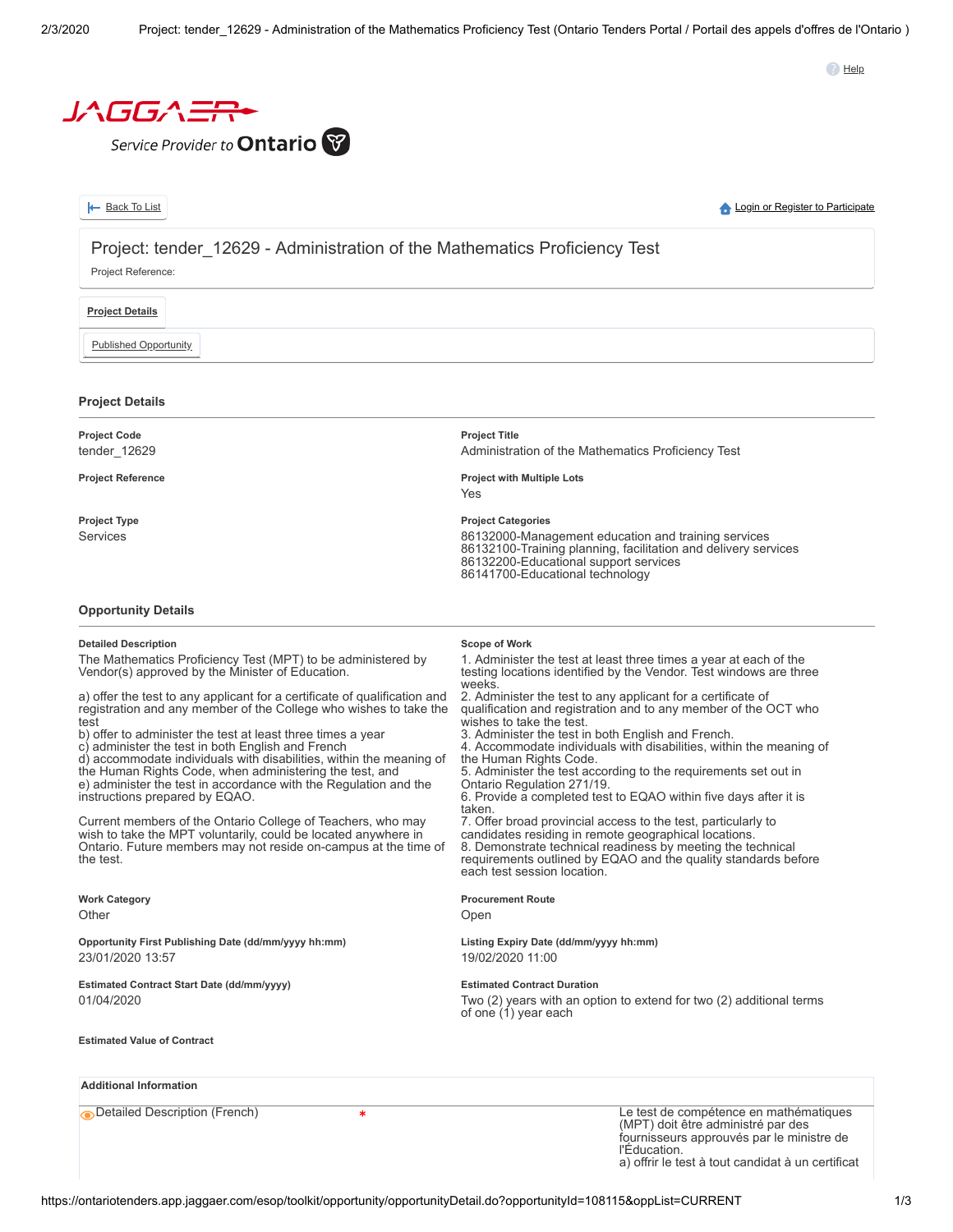|                                                                                           |                                | de qualification et d'inscription et à tout<br>membre de l'Ordre qui souhaite passer le test<br>b) offrir d'administrer le test au moins trois<br>fois par an<br>c) administrer le test en anglais et en français<br>d) accommoder les personnes handicapées,<br>au sens du Code des droits de la personne,<br>lors de l'administration du test, et<br>e) administrer le test conformément au<br>Règlement et aux instructions préparées par<br><b>I'OQRE</b>                                                                                                                                                                                                                                                                                                                                               |
|-------------------------------------------------------------------------------------------|--------------------------------|-------------------------------------------------------------------------------------------------------------------------------------------------------------------------------------------------------------------------------------------------------------------------------------------------------------------------------------------------------------------------------------------------------------------------------------------------------------------------------------------------------------------------------------------------------------------------------------------------------------------------------------------------------------------------------------------------------------------------------------------------------------------------------------------------------------|
|                                                                                           |                                | Les membres actuels de l'Ordre des<br>enseignantes et des enseignants de l'Ontario,<br>qui souhaiteraient peut-être suivre le MPT<br>volontairement, pourraient se trouver<br>n'importe où en Ontario. Les futurs membres<br>ne peuvent pas résider sur le campus au<br>moment du test.                                                                                                                                                                                                                                                                                                                                                                                                                                                                                                                     |
| Scope of Work (French)                                                                    |                                | 1. Administrer le test au moins trois fois par<br>an à chacun des sites de test identifiés par le<br>fournisseur. Les fenêtres de test sont de trois<br>semaines.<br>2. Administrer le test à tout demandeur de<br>certificat de qualification et d'inscription et à<br>tout membre des PTOM qui souhaite passer<br>le test.<br>3. Administrer le test en anglais et en<br>français.<br>4. Accueillir les personnes handicapées, au<br>sens du Code des droits de l'homme.<br>5. Administrer le test conformément aux<br>exigences énoncées dans le Règlement de<br>l'Ontario 271/19.<br>6. Fournir un test terminé à l'OQRE dans les<br>cinq jours suivant sa prise.<br>7. Offrir un large accès provincial au test, en<br>particulier aux candidats résidant dans des<br>régions géographiques éloignées. |
|                                                                                           |                                | 8. Démontrer la préparation technique en<br>répondant aux exigences techniques définies<br>par l'OQRE et aux normes de qualité avant<br>chaque lieu de session de test.                                                                                                                                                                                                                                                                                                                                                                                                                                                                                                                                                                                                                                     |
| <b>Ministry or Procuring Entity</b>                                                       | * Ministry or Procuring Entity | Education                                                                                                                                                                                                                                                                                                                                                                                                                                                                                                                                                                                                                                                                                                                                                                                                   |
| Region of Service                                                                         | *                              | Ontario                                                                                                                                                                                                                                                                                                                                                                                                                                                                                                                                                                                                                                                                                                                                                                                                     |
| Region of Service Other:                                                                  |                                |                                                                                                                                                                                                                                                                                                                                                                                                                                                                                                                                                                                                                                                                                                                                                                                                             |
| Regional Code                                                                             | *                              | ΟN                                                                                                                                                                                                                                                                                                                                                                                                                                                                                                                                                                                                                                                                                                                                                                                                          |
| <b>Information Session / Site Meeting</b>                                                 |                                |                                                                                                                                                                                                                                                                                                                                                                                                                                                                                                                                                                                                                                                                                                                                                                                                             |
| <b>Information Session</b><br>Information Session Date and Time<br>$(dd/mm/yyyy)$ (hh:mm) | *                              | No                                                                                                                                                                                                                                                                                                                                                                                                                                                                                                                                                                                                                                                                                                                                                                                                          |
| Site Meeting                                                                              | ∗                              | No                                                                                                                                                                                                                                                                                                                                                                                                                                                                                                                                                                                                                                                                                                                                                                                                          |
| Site Meeting Date and Time (dd/mm/yyyy)<br>(hh:mm)                                        |                                |                                                                                                                                                                                                                                                                                                                                                                                                                                                                                                                                                                                                                                                                                                                                                                                                             |
| <b>Submission</b>                                                                         |                                |                                                                                                                                                                                                                                                                                                                                                                                                                                                                                                                                                                                                                                                                                                                                                                                                             |
| <b>Bid Security Required</b>                                                              | *                              | No                                                                                                                                                                                                                                                                                                                                                                                                                                                                                                                                                                                                                                                                                                                                                                                                          |
| Submission Address                                                                        | *                              | Submissions must be made electronically<br>through the Ontario Tenders Portal ("OTP")<br>eTendering System.                                                                                                                                                                                                                                                                                                                                                                                                                                                                                                                                                                                                                                                                                                 |
| <b>Procurement Contact</b>                                                                |                                | Bid documents must not be mailed.                                                                                                                                                                                                                                                                                                                                                                                                                                                                                                                                                                                                                                                                                                                                                                           |
| Contact Name                                                                              | *                              | Noha Tawfik                                                                                                                                                                                                                                                                                                                                                                                                                                                                                                                                                                                                                                                                                                                                                                                                 |
| Contact Email Address                                                                     | *                              | noha.tawfik@ontario.ca                                                                                                                                                                                                                                                                                                                                                                                                                                                                                                                                                                                                                                                                                                                                                                                      |
| Contact Phone Number                                                                      |                                |                                                                                                                                                                                                                                                                                                                                                                                                                                                                                                                                                                                                                                                                                                                                                                                                             |
|                                                                                           |                                |                                                                                                                                                                                                                                                                                                                                                                                                                                                                                                                                                                                                                                                                                                                                                                                                             |
| Contact Fax Number<br>Preferred Method of Communication                                   | ∗                              | <b>E-Tendering Software</b>                                                                                                                                                                                                                                                                                                                                                                                                                                                                                                                                                                                                                                                                                                                                                                                 |

# **Published Lots**

| Code | <b>Title</b>                                                                                                             | <b>Time Limit to Express</b><br>Interest |    |
|------|--------------------------------------------------------------------------------------------------------------------------|------------------------------------------|----|
|      | 1 Frix_11184 tender_12629 Administration of the Mathematics Proficiency Test for All Regions (Qualification<br>Envelope) | 19/02/2020 11:00                         | Ġ  |
|      |                                                                                                                          | 19/02/2020 11:00                         | e. |
|      |                                                                                                                          | 19/02/2020 11:00                         | ŧ. |
|      |                                                                                                                          | 19/02/2020 11:00                         | ê  |